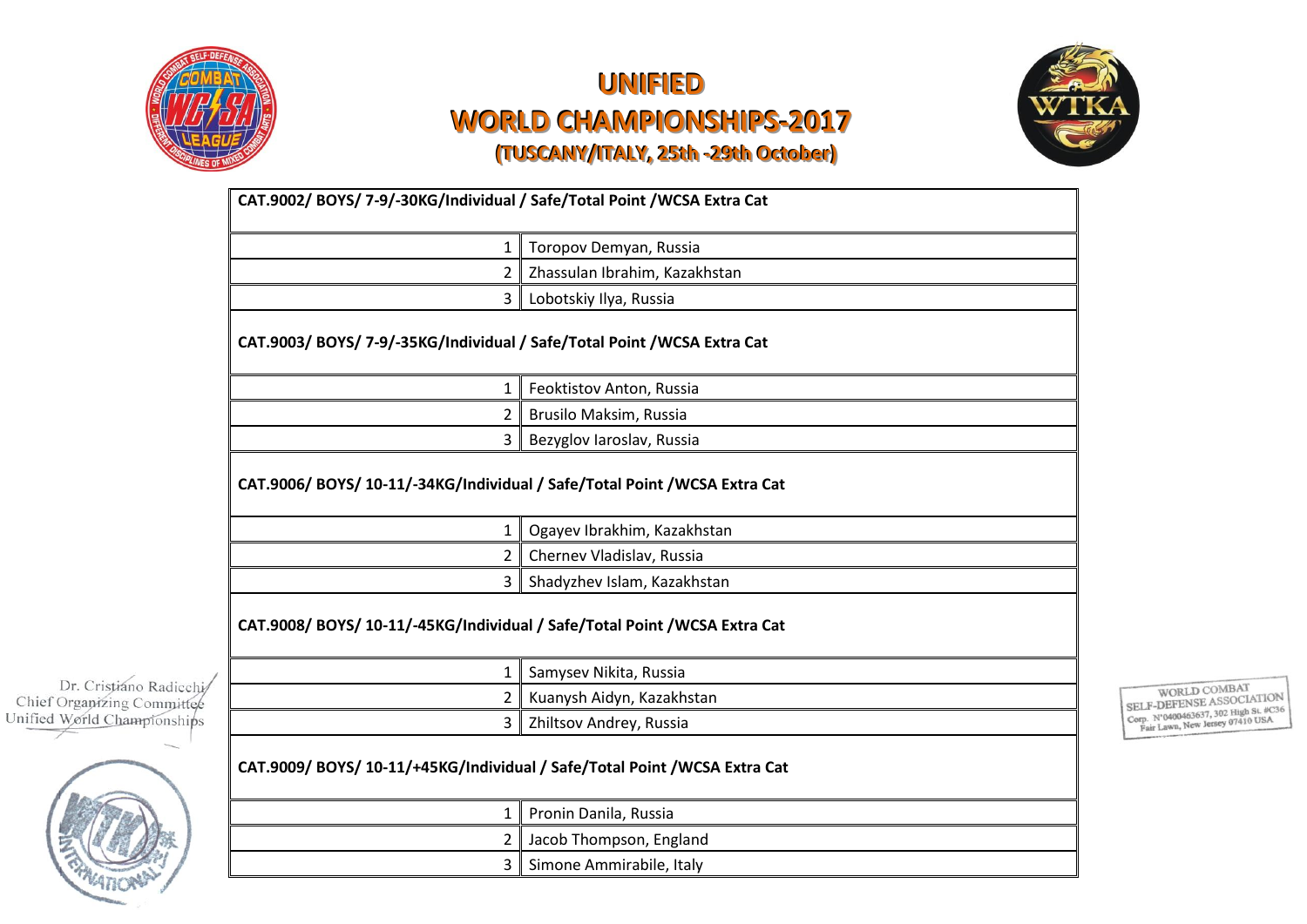



|                                                       |                                                                            | CAT.9010/ BOYS/ 12-14/-36KG/Individual / Safe/Total Point / WCSA Extra Cat |  |
|-------------------------------------------------------|----------------------------------------------------------------------------|----------------------------------------------------------------------------|--|
|                                                       | 1                                                                          | Berlikov Ilyas, Kazakhstan                                                 |  |
|                                                       |                                                                            | Alimussin Timur, Kazakhstan                                                |  |
|                                                       | $\overline{3}$                                                             | Jan Bergbauer, Switzerland                                                 |  |
|                                                       | CAT.9012/ BOYS/ 12-14/-45KG/Individual / Safe/Total Point / WCSA Extra Cat |                                                                            |  |
|                                                       | $\mathbf{1}$                                                               | Khodko Nikita, Russia                                                      |  |
|                                                       | 2                                                                          | Murzagaliyev Amir, Kazakhstan                                              |  |
|                                                       | 3                                                                          | David Kelly, Ireland                                                       |  |
|                                                       |                                                                            | CAT.9020/ BOYS/ 15-17/-57KG/Individual / Safe/Total Point / WCSA Extra Cat |  |
|                                                       | $\mathbf{1}$                                                               | Savitskiy Dmitrii, Russia                                                  |  |
|                                                       | $\overline{2}$                                                             | Navruzov Rustam, Russia                                                    |  |
|                                                       | $\overline{3}$                                                             | Imanalin Sayat, Kazakhstan                                                 |  |
|                                                       | CAT.9038/ BOYS/ 7-9/-27KG/Individual / Safe/Total Combat / WCSA Extra Cat  |                                                                            |  |
| Dr. Cristiáno Radicchi/<br>Chief Organizing Committee | $\mathbf{1}$                                                               | Kulibaba Stepan, Russia                                                    |  |
| Unified World Championships                           | $\mathbf{2}$                                                               | Lobotskiy Ilya, Russia                                                     |  |
|                                                       | $\overline{3}$                                                             | Toropov Demyan, Russia                                                     |  |
|                                                       | CAT.9040/ BOYS/ 7-9/-35KG/Individual / Safe/Total Combat / WCSA Extra Cat  |                                                                            |  |
|                                                       | $\mathbf{1}$                                                               | Brusilo Maksim, Russia                                                     |  |
|                                                       | 2 <sup>1</sup>                                                             | Feoktistov Anton, Russia                                                   |  |

3 Bezyglov Iaroslav, Russia

 $\begin{tabular}{c} \multicolumn{2}{l}{\text{WORLD COMBAT}}\\ \text{SELECT-DEFENSE ASSOCIATION}\\ \text{Comp. N'0400463637, 302 High St. \#C36}\\ \text{Pair Lawn, New Jersey 07410 USA} \end{tabular}$ 

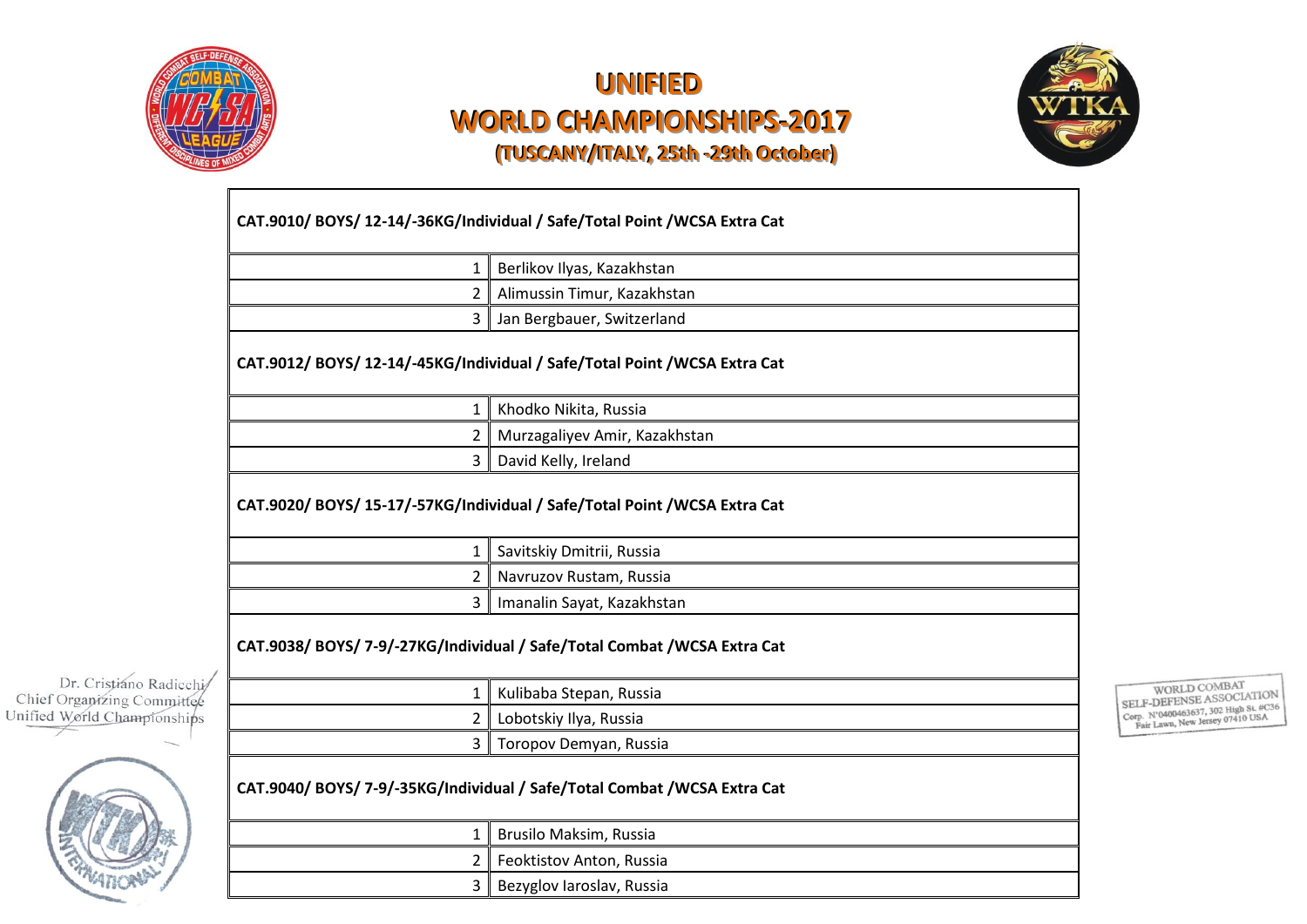



| Fezliev Ismail, Russia<br>$\mathbf{1}$                                                                        |
|---------------------------------------------------------------------------------------------------------------|
| Chernev Vladislav, Russia                                                                                     |
| 3<br>Shadyzhev Islam, Kazakhstan                                                                              |
| CAT.9046/ BOYS/ 10-12/-42KG/Individual / Safe/Total Combat / WCSA Extra Cat<br>Zhiltsov Andrey, Russia<br>1   |
| Samysev Nikita, Russia<br>2                                                                                   |
|                                                                                                               |
| Kuanysh Aidyn, Kazakhstan<br>3<br>CAT.9051/ BOYS/ 10-12/-45KG/Individual / Safe/Total Combat / WCSA Extra Cat |
| 1                                                                                                             |
| Murzagaliyev Amir, Kazakhstan<br>Shirmanov Matvey, Russia<br>2                                                |
| Majid Ghafari, Iran<br>3                                                                                      |
| CAT.9052/ BOYS/ 10-12/+45KG/Individual / Safe/Total Combat / WCSA Extra Cat                                   |
| Pronin Danila, Russia<br>1                                                                                    |
| Adam Hutchinson, Czech Republic<br>2                                                                          |

1 Berlikov Ilyas, Kazakhstan 2 Samysev Nikita, Russia

3 Alimussin Timur, Kazakhstan

WORLD COMBAT<br>SELF-DEFENSE ASSOCIATION SELF-DEFENSE ASSOCIATION

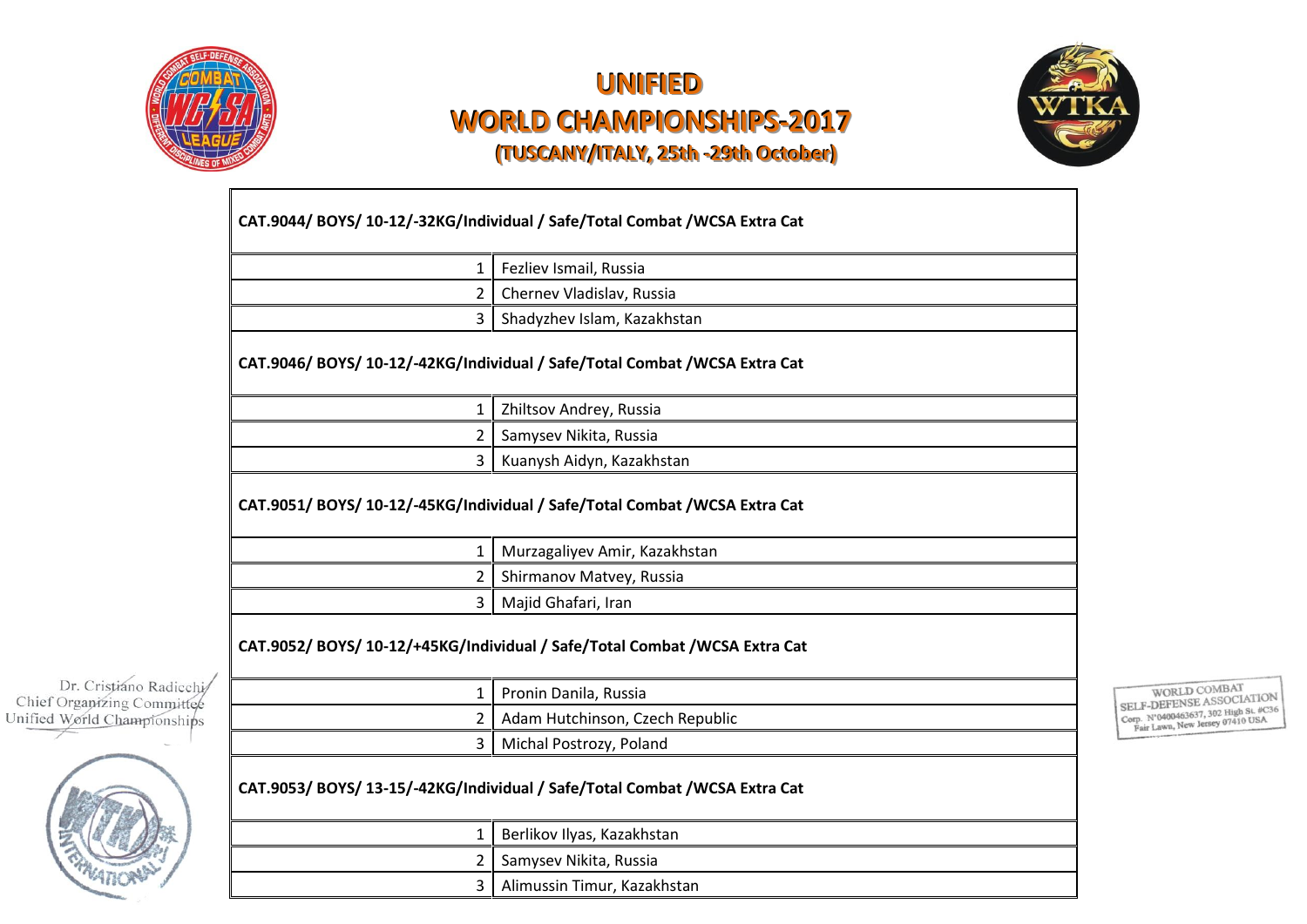



|                                                           | CAT.9054/ BOYS/ 13-15/-50KG/Individual / Safe/Total Combat / WCSA Extra Cat |                                                                               |  |
|-----------------------------------------------------------|-----------------------------------------------------------------------------|-------------------------------------------------------------------------------|--|
|                                                           | $\mathbf{1}$                                                                | Chikhaviev Sarmat, Russia                                                     |  |
|                                                           | 2                                                                           | Tkachev Georgii, Russia                                                       |  |
|                                                           | 3                                                                           | Pavlov Aleksandr, Russia                                                      |  |
|                                                           | CAT.9055/ BOYS/ 13-15/-54KG/Individual / Safe/Total Combat / WCSA Extra Cat |                                                                               |  |
|                                                           | 1                                                                           | Imanalin Sayat, Kazakhstan                                                    |  |
|                                                           | 2                                                                           | Antoine Hyerard, France                                                       |  |
|                                                           | 3                                                                           | Hibairo Collins, New Zealand                                                  |  |
|                                                           | CAT.9056/ BOYS/ 13-15/-57KG/Individual / Safe/Total Combat / WCSA Extra Cat |                                                                               |  |
|                                                           | 1                                                                           | Khanakhmedov Ruslan, Russia                                                   |  |
|                                                           | 2                                                                           | Akhmedov Nurudin, Russia                                                      |  |
| Dr. Cristiáno Radicchi/                                   | 3                                                                           | Sabanov Georgii, Russia                                                       |  |
| Chief Organizing Committee<br>Unified World Championships |                                                                             | CAT.9064/ JUNIORS/ 16-18/-63KG/Individual / Safe/Total Combat /WCSA Extra Cat |  |
|                                                           | $\mathbf{1}$                                                                | Dadaev Khunkarkhan, Russia                                                    |  |
|                                                           | 2                                                                           | Navruzov Rustam, Russia                                                       |  |
|                                                           | 3                                                                           | Musaev Zubair, Russia                                                         |  |
|                                                           | CAT.9077/ MEN/ 19-40/-69KG/Individual / Safe/Total Combat / WCSA Extra Cat  |                                                                               |  |
|                                                           | 1                                                                           | Abdulakimov Guseyn, Russia                                                    |  |
|                                                           | 2                                                                           | Vasilev Aleksandr, Russia                                                     |  |
|                                                           |                                                                             |                                                                               |  |

 $\begin{tabular}{c} \multicolumn{2}{l}{\textbf{WORD COMBAT}}\\ \textbf{SELF-DEFENSE ASSOCIAITION}\\ \textbf{Comp. N'0400463637, 302 High St. #C36}\\ \textbf{Cap. N'0400463637, 302 High St. #C36}\\ \textbf{Far Lawn, New Jersey 07410 USA} \end{tabular}$